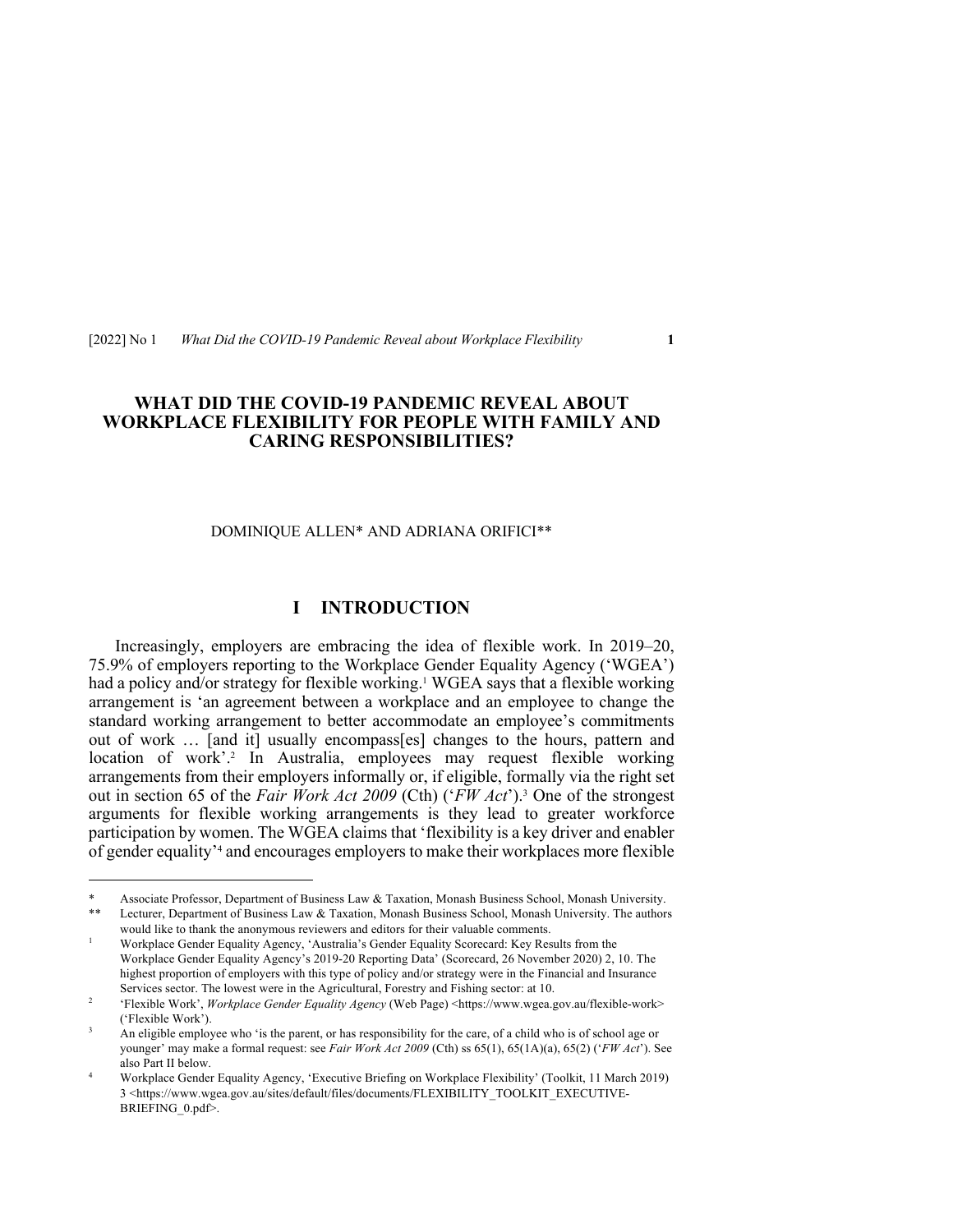because it will boost the number of female employees. <sup>5</sup> However, access to flexible working arrangements is important to women *and* men who want to balance the competing demands of work and caring.

The COVID-19 pandemic had – and continues to have – a significant impact upon the world of work, for both businesses and workers. As Howe, Healy and Gahan have recently observed, it is foreseeable that the pandemic could produce permanent changes to how work is performed, particularly given workers' experiences regarding 'the viability of remote and work-from-home alternatives'. <sup>6</sup> Against this backdrop, this article focuses on the need for flexible working arrangements by workers with family responsibilities during the first phase of the pandemic in 2020. Talk of 'flexibility' has abounded in connection with government responses to the COVID-19 pandemic. Governments urged employers and employees to be flexible in response to the changed world of work. <sup>7</sup> Yet what many employees needed to assist them with managing the competing demands of working from home while caring for children was overlooked in the generalised initial response. In addition, dialogue regarding 'flexibility' to manage the impacts of the pandemic tended to integrate notions of employer-led flexibility (intended to manage costs and fluctuations in demand such as by varying workers' rosters and working hours) and employee-led flexibility (intended to enable employees to address conflict between work and non-work responsibilities).<sup>8</sup>

Many workers who had not previously sought flexible working arrangements suddenly needed to do so during the pandemic. The Victorian Equal Opportunity and Human Rights Commission ('VEOHRC') found that 29% of men and  $44%$  of women in Victoria used flexible working arrangements to meet increased caring

<sup>&</sup>lt;sup>5</sup> 'Flexible Work' (n 2). The WGEA takes into account whether or not an employer has mainstreamed flexible working arrangements when awarding its Employer of Choice for Gender Equality: 'Employer of Choice for Gender Equality', *Workplace Gender Equality Agency* (Web Page) <https://www.wgea.gov.au/what-wedo/employer-of-choice-for-gender-equality>. On the capacity of these awards to raise expectations for greater workplace equality and promote good practice, see Belinda Smith and Monica Hayes, 'Using Data to Drive Gender Equality' (2015) 28(3) *Australian Journal of Labour Law* 191.

<sup>6</sup> John Howe, Joshua Healy and Peter Gahan, 'The Future of Work and Labour Regulation after COVID-19' (2021) 34(1–2) *Australian Journal of Labour Law* 130, 144.

<sup>&</sup>lt;sup>7</sup> See, for example, the Prime Minister extolling how important it had been for the labour force to embrace flexibility and noting that flexibility and flexible working arrangements benefitted the economy: Scott Morrison, 'Press Conference Australian Parliament House, ACT Transcript' (Press Conference, 16 July 2020) <https://www.pm.gov.au/media/press-conference-australian-parliament-house-act-23>.

<sup>8</sup> See, eg, 'Alternative Work Arrangements', *Fair Work Ombudsman* (Web Page, 9 December 2021) <https://coronavirus.fairwork.gov.au/coronavirus-and-australian-workplace-laws/alternative-workarrangements>. On the distinction between employer-led (demand-driven) and employee-led (supply-driven) flexibility see, eg, Simon Deakin and Hannah Reed, 'The Contested Meaning of Labour Market Flexibility: Economic Theory and the Discourse of European Integration' (Working Paper No 162, ESRC Centre for Business Research, University of Cambridge, March 2000).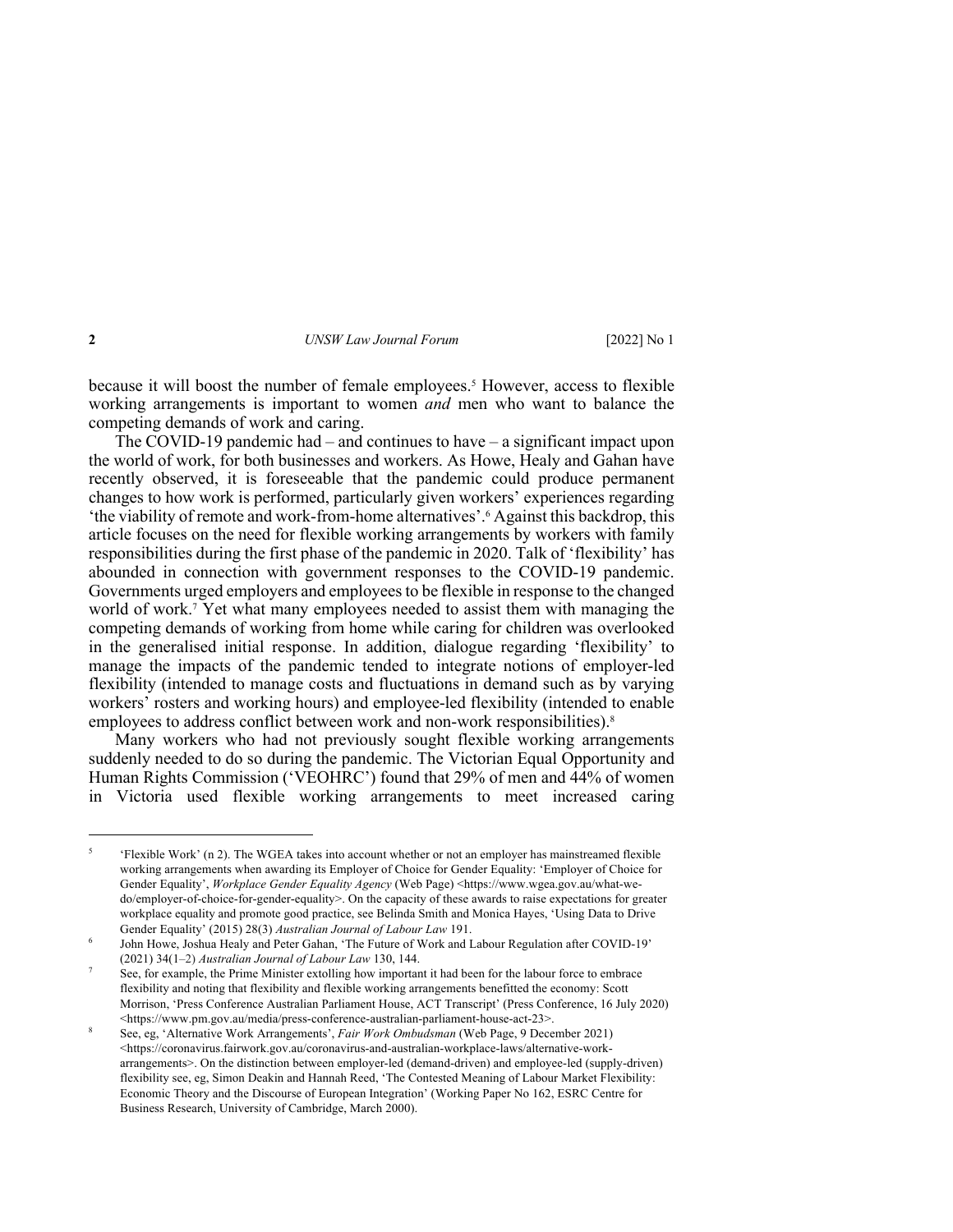responsibilities during the pandemic in 2020. <sup>9</sup> As Rosemary Owens has observed, '[t]he conflict between work in the home and work in the paid work force is a *gendered*  reality'10 and this has persisted during the pandemic.11 The Centre for Future Work found that men were more likely than women to obtain flexibility to discharge their caring responsibilities while retaining the same pay.12 More than a year into the pandemic, it therefore remains crucial to examine what workers with family responsibilities have needed and how employers have responded.

In Part II of this article, we outline the legal framework regarding flexible working arrangements. In Part III, we consider the impact of government-imposed lockdowns on how work was performed in 2020. <sup>13</sup> We report on the results of an online survey we conducted in late 2020 about the needs of people with family responsibilities who were working from home during lockdowns in 2020, and how their employers responded.14 The majority of survey participants were working in Victoria. In Part IV, we outline implications relevant to how flexible working arrangements might operate in the future.

## **II FLEXIBLE WORKING ARRANGEMENTS**

Assisting employees to balance work and caring responsibilities is an object of the *FW Act*. <sup>15</sup> As noted above, section 65 gives eligible employees, <sup>16</sup> including parents or carers of children who are school age or younger, the right to request flexible working arrangements.17 Employers can only refuse a request on reasonable business grounds, although employers' decisions to refuse requests are not reviewable.18 For eligible

<sup>9</sup> Victorian Equal Opportunity and Human Rights Commission, 'Juggling Caring, Parenting and Work: Lessons

<sup>&</sup>lt;sup>10</sup> Rosemary Owens, 'Women, "Atypical" Work Relationships and the Law' (1993) 19(2) *Melbourne University Law Review* 399, 428 (emphasis in original).

<sup>&</sup>lt;sup>11</sup> See, eg, Lyn Craig and Brendan Churchill, 'Working and Caring at Home: Gender Differences in the Effects of COVID-19 on Paid and Unpaid Labor in Australia' (2021) 27(1–2) *Feminist Economics* 310.

<sup>&</sup>lt;sup>12</sup> Dan Nahum, 'Work and Life in a Pandemic: An Update on Hours of Work and Unpaid Overtime Under COVID-19' (Research Paper, Centre for Future Work, The Australia Institute, November 2020) 26.

<sup>&</sup>lt;sup>13</sup> Further lockdowns were imposed in 2021 and were in place at the time of writing. This article predominantly draws upon the data that was available before this which relates to the first wave of lockdowns in 2020.<br>
<sup>14</sup> See Part III, Section B below.<br> *FW Act* 2009 (Cth) s 3(d).<br>
<sup>16</sup> <sup>16</sup>

 $^{16}$  Ibid s 65(2).

<sup>&</sup>lt;sup>17</sup> Ibid s  $65(1A)(a)$ .

<sup>18</sup> Ibid ss 44(2), 739(2). It is beyond the scope of this article to examine the deficiencies in this model. See, eg, Dominique Allen and Adriana Orifici, 'Home Truths: What Did COVID-19 Reveal About Workplace Flexibility?' (2021) 34(1–2) *Australian Journal of Labour Law* 77 ('Home Truths').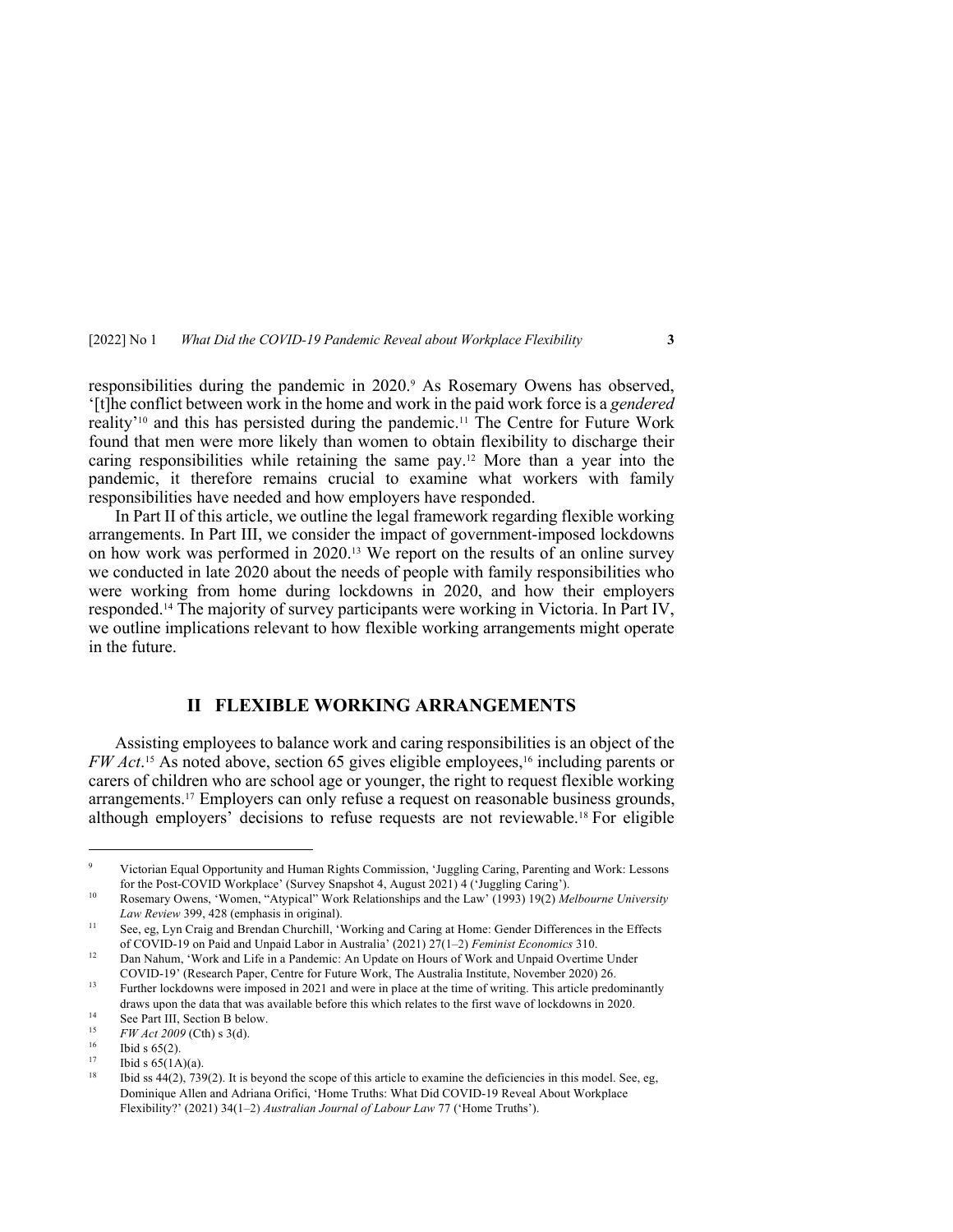employees, this right is supplemented by entitlements under model terms in modern awards.<sup>19</sup> Equality laws prohibit discrimination based on family responsibilities.<sup>20</sup> Victoria is the sole jurisdiction that promotes flexibility for parents and carers via a duty on employers to reasonably accommodate an employee's parental or caring responsibilities, such as by modifying working arrangements. 21

Before the pandemic, the right to request flexible working arrangements under section 65 tended to be underutilised by eligible employees. <sup>22</sup> Scholars recognised the equality-enabling potential of section  $65$  but critiqued its limitations.<sup>23</sup> Many employers offered access to flexible working arrangements that exceeded the legal minimum standard,<sup>24</sup> including via flexible work policies.<sup>25</sup> In addition to formal policies, employers have been found to use informal practices to negotiate flexible working arrangements with workers. <sup>26</sup> For eligible employees, modern awards and enterprise agreements include terms that augment and improve the right under section 65.27 Equality law also augmented these rights including via protections against discrimination on the basis of family responsibilities, <sup>28</sup> and in some jurisdictions an obligation on employers to reasonably accommodate eligible workers' family

<sup>19</sup> These terms were introduced via a Model Term inserted via the determination in *Re 4 Yearly Review of Modern Awards – Family Friendly Work Arrangements* (2018) 276 IR 249.

<sup>20</sup> See, eg, *Sex Discrimination Act 1984* (Cth) s 7A. 21 *Equal Opportunity Act 2010* (Vic) s 19 ('*EO Act*'). It is unlawful for an employer in the Northern Territory to fail or refuse to accommodate a 'special need' a person has because of parenthood: *Anti-Discrimination Act 1992* (NT) ss 19(1)(g), 24 ('*AD Act*').

<sup>22</sup> Natalie Skinner, Barbara Pocock and Claire Hutchinson, *A Qualitative Study of the Circumstances and Outcomes of the National Employment Standards Right to Request Provisions* (Report, 2015) 69 ('*NES Right to Request Provisions Report*'). See also Bernadette O'Neill, *General Manager's Report into the Operation of the Provisions of the NES Relating to Requests for Flexible Working Arrangements and Extensions of Unpaid Parental Leave: 2009–2012* (Report, Fair Work Commission, November 2012) 184–5 <https://www.fwc.gov.au/documents/sites/admingmreporting/nes.pdf>.

<sup>&</sup>lt;sup>23</sup> See, eg, Sara Charlesworth and Iain Campbell, 'Right to Request Regulation: Two New Australian Models' (2008) 21(2) *Australian Journal of Labour Law* 116, 122; Belinda Smith, 'What Kind of Equality Can We Expect from the *Fair Work Act*?' (2011) 35(2) *Melbourne University Law Review* 545, 569–71; Anna Chapman, 'Reasonable Accommodation, Adverse Action and the Case of Deborah Schou' (2012) 33(1) *Adelaide Law Review* 39, 50–1.

<sup>24</sup> Productivity Commission, 'Working from Home' (Research Paper, September 2021) 49. 25 Ibid 50. 26 See, eg, Skinner, Pocock and Hutchinson, *NES Right to Request Provisions Report* (n 22) 21–2; Rae Cooper

and Marian Baird, 'Bringing the "Right to Request" Flexible Working Arrangements to Life: From Policies to Practices' (2015) 37(5) *Employee Relations* 568, 570.

<sup>&</sup>lt;sup>27</sup> For an explanation of how modern awards and enterprise agreements can supplement the Right to Request, see Allen and Orifici, 'Home Truths' (n 18) 86–8.

<sup>28</sup> See, eg, *EO Act 2010* (Vic) ss 6, 8–9.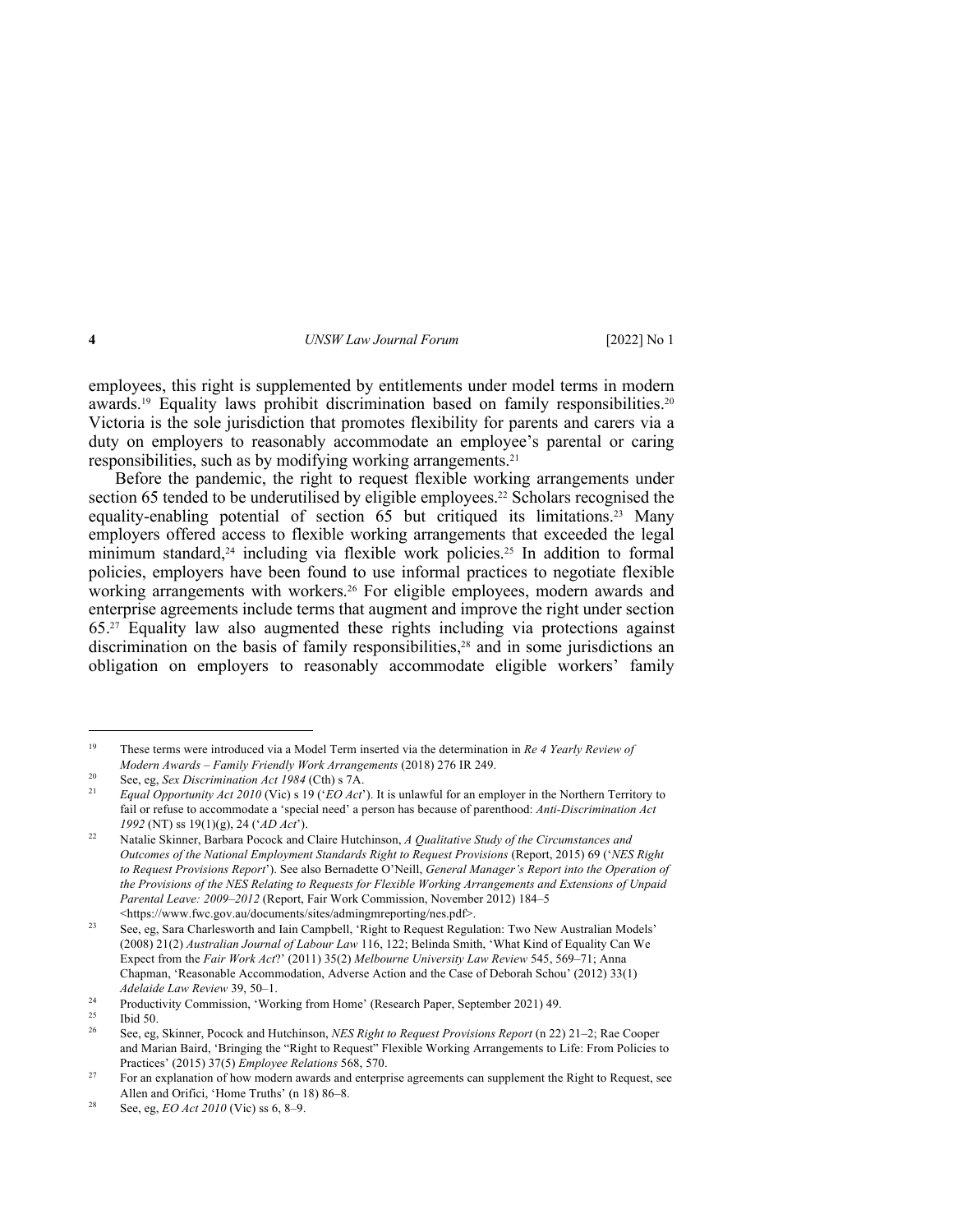responsibilities.29 Studies have highlighted that a workplace culture that is supportive of flexibility is key to giving employees confidence to make requests.30

Flexible working arrangements are touted as a means of increasing workforce participation by women and encouraging more men to assume caring responsibilities.31 Women are more likely to seek flexible working arrangements than men, <sup>32</sup> but men are more likely to have their requests refused, <sup>33</sup> and are less willing to seek flexibility because they fear it could affect job security.34 Requests are common amongst women returning to work following maternity leave. The inquiry by the Australian Human Rights Commission ('AHRC') into pregnancy discrimination at work found that 70% of mothers returning to work requested adjustments to working arrangements and 89% of those requests were granted.35 The Australian Bureau of Statistics ('ABS') reports that 86% of mothers who started work or returned to work following the birth of their child used flexible working arrangements. The most common forms were working part-time (65%), flexible hours (35%) and working from home (26%).36 Similarly, the AHRC found the most common requests were for part-time work or job sharing (50%), flexible hours (32%) and a change in start or finishing times  $(16\%)$ .<sup>37</sup>

<sup>&</sup>lt;sup>29</sup> These jurisdictions are Victoria, Northern Territory and (possibly) New South Wales. In Victoria, this protection applies to employees and 'contract workers': *EO Act 2010* (Vic) ss 19, 22; *AD Act 1992* (NT) ss 19(1)(g), 24; *Anti-Discrimination Act 1977* (NSW) s 49(V).

<sup>30</sup> See, eg, Diane van den Broek and Emma Keating, 'Rights to a Process for the Masses or Select Privileges for the Few? Telework Policy and Labour Market Inequality in Australia' (2011) 32(1) *Policy Studies* 21, 23; Natalie Skinner and Janine Chapman, 'Work-Life Balance and Family Friendly Policies' 2013(4) *Evidence Base* 1, 12; Skinner, Pocock and Hutchinson, *NES Right to Request Provisions Report* (n 22) 23–5; Cooper and Baird (n 26) 579.

<sup>&</sup>lt;sup>31</sup> For a comprehensive overview of the different forms of flexibility, see Marian Baird and Daniel Dinale, *Preferences for Flexible Working Arrangements: Before, during and after COVID-19: A Report to the Fair Work Commission* (Research Report, November 2020). See also Skinner, Pocock and Hutchinson, *NES Right to Request Provisions Report* (n 22) 6.

<sup>&</sup>lt;sup>32</sup> 'The State of Flex 2020', *Diversity Council Australia* (Web Page) <https://www.dca.org.au/topics/flexibility/business-case/state-flex-2020>.

<sup>33</sup> Victorian Equal Opportunity and Human Rights Commission*,* 'Rebuilding Flexible Workplaces: Lessons for the Post-COVID Workplace' (Survey Snapshot 1, March 2021) 8 ('Rebuilding Flexible Workplaces').

<sup>&</sup>lt;sup>34</sup> Victorian Equal Opportunity and Human Rights Commission, 'Supporting Gender Equality Lessons for the Post-COVID Workplace' (Survey Snapshot 2, March 2021) 5 ('Supporting Gender Equality').

<sup>35</sup> Australian Human Rights Commission, *Supporting Working Parents: Pregnancy and Return to Work National Review* (Report, 25 July 2014) 47 ('*Supporting Working Parents*').

<sup>36</sup> Australian Bureau of Statistics, *Australian Social Trends, Nov 2013: Pregnancy and Work Transitions*  (Catalogue No 4102.0, 20 November 2013).

<sup>37</sup> *Supporting Working Parents* (n 35) 47.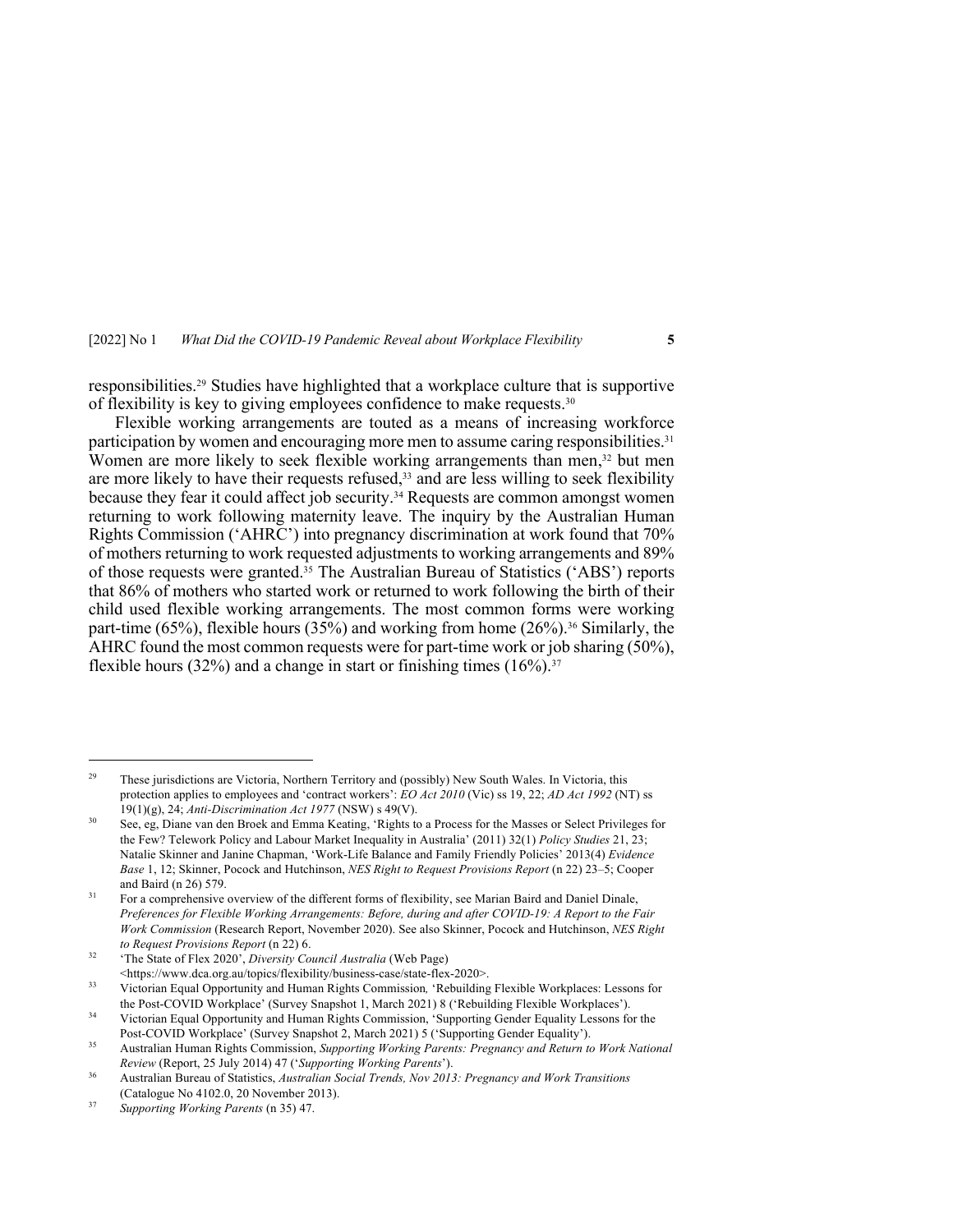# **III THE COVID-19 PANDEMIC – FLEXIBILITY IN ACTION**

## **A The Impact of COVID-19 on Working Arrangements**

The government-imposed lockdowns during the COVID-19 pandemic had an immediate impact on Australian workplaces. In this section, we consider the impact during the lockdowns that occurred in 2020. Other than workers who performed essential services, such as health professionals and educators, people were directed to work from home during lockdowns. <sup>38</sup> Consequently, both employees and employers had to be flexible in terms of where and how work was conducted.39 In April–May 2020, Roy Morgan found women were more likely to be working from home than men, and workers aged 35–49 were the most likely age group to be working from home. More than half of all workers in the Finance and Insurance, Public Administration, and Defence sectors were working from home. Working from home was most common in Canberra, Sydney, and Melbourne.<sup>40</sup> The ABS reported that large businesses were twice as likely as small businesses to have workers working from home.<sup>41</sup>

In 2020, government responses to the pandemic included periods where schools, as well as kindergartens and childcare centres, were closed to all except the children of essential services workers. <sup>42</sup> Access to informal care and support structures was also curtailed via government directions to enforce social distancing.43 Consequently, workers had to assume more caring responsibilities. Twenty-eight percent of respondents to a survey conducted by the Centre for Future Work in 2020 said their family and caring responsibilities had increased due to COVID-19.44 An Australian Council of Trade Unions ('ACTU') survey found 60% of people working from home in 2020 who also had carer responsibilities were spending more time on caring during

<sup>&</sup>lt;sup>38</sup> The lockdowns commenced in March 2020 but well into 2021, many workforces had not returned to 'normal' due to social distancing and public health requirements, coupled with employee preference to work from home. At the time of writing in 2021, further lockdowns were in place in Victoria and New South Wales. Many workplaces were closed so workers were at home but not working, their incomes supplemented by the federal government's JobSeeker payment.

<sup>&</sup>lt;sup>39</sup> On the challenges workers faced in quickly adapting, see Margaret Thornton, 'Coronavirus and the Colonisation of Private Life' (2021) 1(1) *Legalities* 44, 50–2.

<sup>40</sup> Roy Morgan, 'Nearly a Third of Australian Workers Have Been "#WFH"' (Press Release, 29 June 2020).

<sup>41</sup> Australian Bureau of Statistics, *Business Indicators, Business Impacts of COVID-19* (Catalogue No 5676.0.55.003, 24 September 2020) ('Business Indicators').

<sup>42</sup> Most recently see, Department of Health and Human Services (Vic), 'Coronavirus Update for Victoria' (Media Release, 22 August 2021) <https://www.dhhs.vic.gov.au/coronavirus-update-victoria-22-august-2021>.

<sup>&</sup>lt;sup>43</sup> The Australian Institute of Family Studies found a significant reduction in the use of approved care and nonparental care before the pandemic to parent-only care during the pandemic: Kelly Hand et al, *Families in Australia Survey: Life during COVID-19* (Report No 1, July 2020) 3.

 $^{44}$  Nahum (n 12) 23.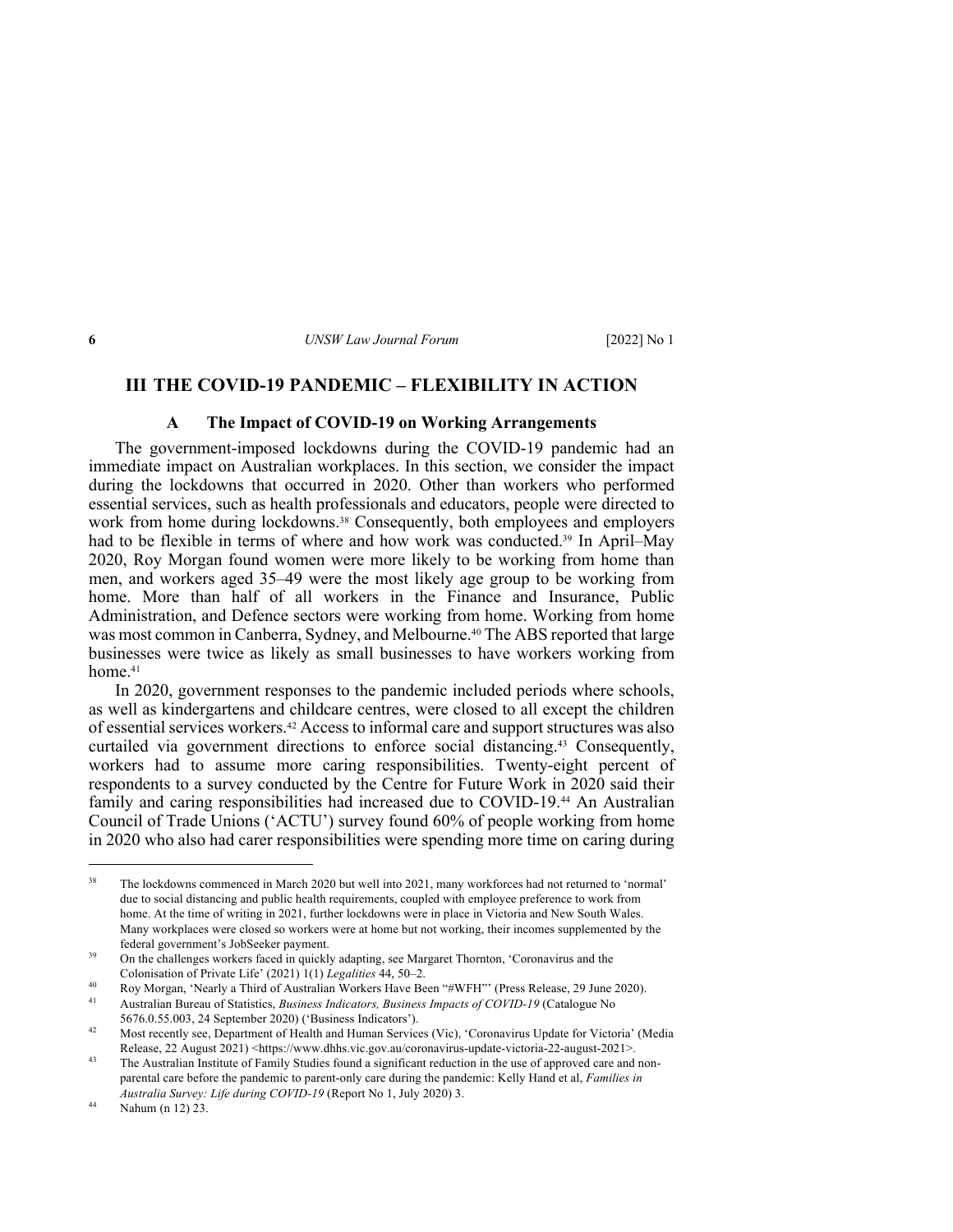the pandemic than before. <sup>45</sup> Women predominantly bore the burden of the increase in  $care<sup>46</sup>$ . Although the location of work changed, not all employers adjusted their productivity expectations accordingly.47 Evans et al found that, in 2020, many parents struggled to meet the competing demands on their time<sup>48</sup> and worked late into the evening to accommodate work and home schooling.<sup>49</sup>

The COVID-19 pandemic was not a typical experience of working from home using new technology, including because many employees had to concurrently care for and home school children.<sup>50</sup> The ABS reported that in September 2020, 1 in 3 households had kept their children home due to COVID-19 in the preceding four weeks. <sup>51</sup> In 2020, the impact was felt most significantly in Victoria, where extended lockdowns occurred. The period the ABS examined was during Victoria's second period of lockdown; <sup>52</sup> during which time 83% of households in Victoria had kept their children at home.<sup>53</sup> Forty-eight percent of Victorian workers surveyed by the VEOHRC in June–July 2020 said they found it hard to manage work and caring for children during the pandemic.54 Caring responsibilities, which are usually hidden from the workplace, were visible to colleagues and employers because all forms of communication shifted online where children could often be seen. Thornton writes: 'The children were visible reminders to employers and the wider community that a

<sup>45</sup> Australian Council of Trade Unions, *Working from Home Survey Report* (Report, 13 November 2020) 10.

<sup>46</sup> See, eg, 'Juggling Caring' (n 9) 8; 'Gendered Impact of COVID-19', *Workplace Gender Equality Agency* (Web Page, 11 May 2020) <https://www.wgea.gov.au/topics/gendered-impact-of-covid-19#\_edn1>; Rae Cooper and Sarah Mosseri, 'Underutilised, Underpaid, Undervalued: Australian Women and COVID-19 in and after the Crisis', *The Forum Network* (online, 31 July 2020) <https://www.oecd-

forum.org/posts/underutilised-underpaid-undervalued-australian-women-and-covid-19-in-and-after-the-crisis>. <sup>47</sup> Respondents to a survey about work and time said employers still expected long hours from people working from home: Lyn Craig, 'Coronavirus, Domestic Labour and Care: Gendered Roles Locked Down' (2020)

<sup>56(4)</sup> *Journal of Sociology* 684, 689 ('Gendered Roles Locked Down').<br><sup>48</sup> Subhadra Evans et al, 'From "*It Has Stopped Our Lives*" to "*Spending More Time Together Has Strengthened Bonds*": The Varied Experiences of Australian Families During COVID-19' (2020) 11 *Frontiers in Psychology* 1, 10.

<sup>&</sup>lt;sup>49</sup> Ibid 7. On the negative impacts of trying to balance work and care, see 'Juggling Caring' (n 9) 4.

<sup>50</sup> On the division of labour and care and the experiences of women in the early part of the pandemic, see Craig, 'Gendered Roles Locked Down' (n 47) 687–9. On the experience of Victorian women, see Andrea Carson, Leah Ruppanner and Shaun Ratcliff, *Worsening of Australian Women's Experiences under COVID-19: A Crisis for Victoria's Future* (Report, 29 September 2020). Craig and Churchill found that mothers and fathers working from home spent more time on domestic work and care than before the lockdowns: Lyn Craig and Brendan Churchill, 'Dual-Earner Parent Couples' Work and Care during COVID-19' (2020) 28(S1) *Gender, Work and Organization* 66, 71, 73, 75.

<sup>51</sup> Australian Bureau of Statistics, *Household Impacts of COVID-19 Survey, September 2020* (Catalogue No 4940.0, 13 October 2020) ('Household Impacts').

 $52$  Between 7 July–28 October 2020.

 $^{53}$  'Household Impacts' (n 51).

<sup>54</sup> 'Juggling Caring' (n 9) 3.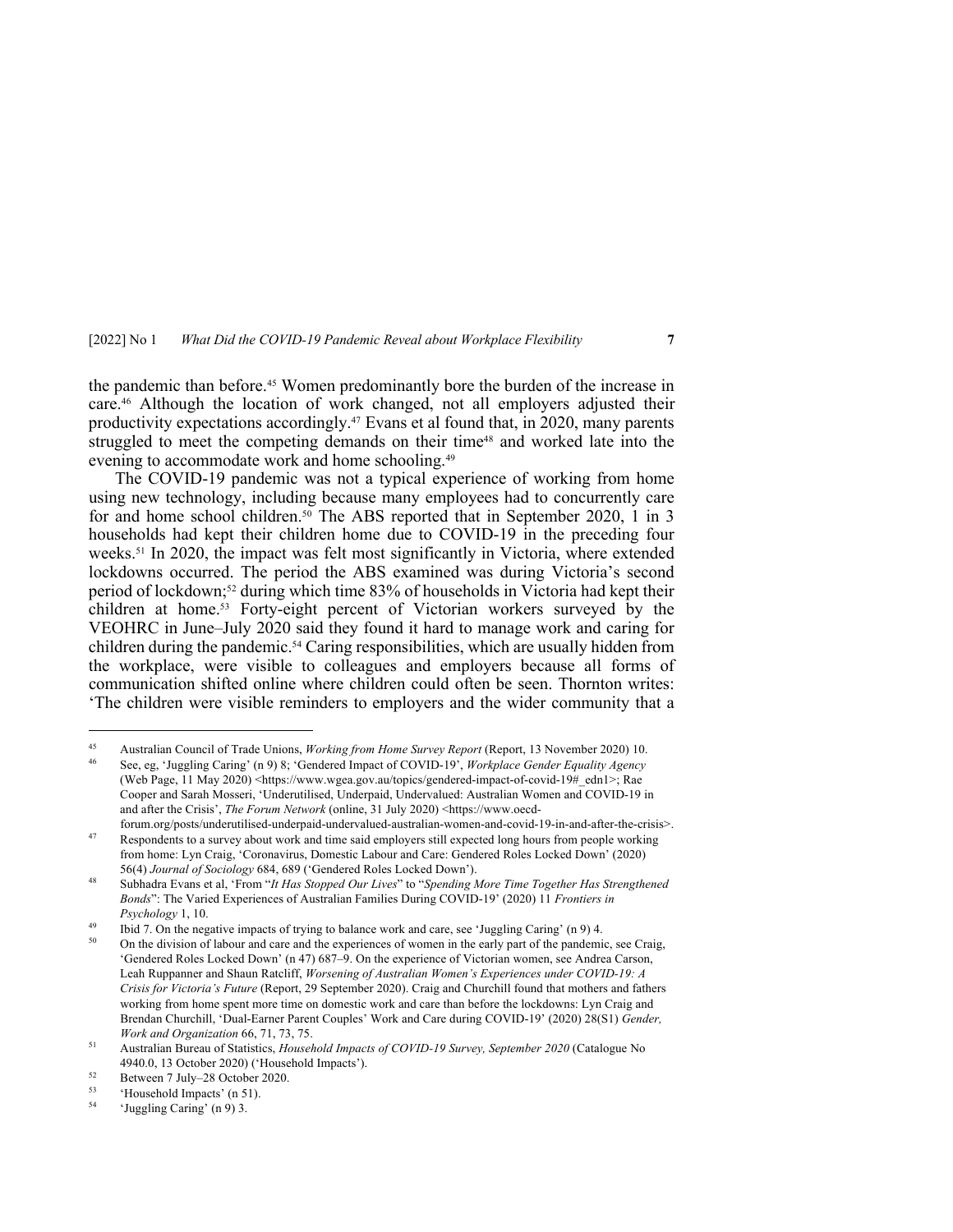substantial proportion of workers have caring obligations; they are not the unencumbered monads that accord with the ideal worker model'. 55

The ABS reported that to care for their children, 35% of workers changed or reduced their work hours and 20% took leave from work.56 Offering leave was a common response by employers, whether that was annual leave, carer's leave, 'purchased leave' or 'special' pandemic leave.<sup>57</sup>

The pandemic was a testing ground for flexible working arrangements for employers and employees with family or caring responsibilities.<sup>58</sup> However, very little data was captured in 2020 about what forms of flexibility workers with family responsibilities asked for while working from home and how their employers responded.

### **B Survey of Workers with Family Responsibilities**

In this context, at the end of 2020, we surveyed workers with family responsibilities, seeking information about the types of flexible working arrangements they sought and obtained during COVID-19, their employer's response, and their employer's general response to its workforce's flexibility needs. Questions focused on whether the forms of flexibility workers with family responsibilities needed accorded with those their employers offered.

The survey was aimed at workers who were responsible for the primary care of a child school aged or younger in 2020 during the COVID-19 pandemic and who were working from home. <sup>59</sup> Sixty-one people responded. Forty-two participants had two to

 $\frac{55}{56}$  Thornton (n 39) 53.

 $^{56}$  'Household Impacts' (n 51).

<sup>57</sup> For example, the New South Wales government temporarily amended the *Long Service Leave Act 1955* (NSW) so employees could take shorter periods of leave and not need to give one month's notice provided both parties agreed: *Treasury Legislation Amendment (COVID-19) Act 2020* (NSW) sch 1. Nash and Churchill examined policies instituted by Australia's 41 higher education providers and found they 'over relied' on leave as a solution for workers with caring responsibilities: Meredith Nash and Brendan Churchill, 'Caring during COVID-19: A Gendered Analysis of Australian University Responses to Managing Remote Working and Caring Responsibilities' (2020) 27(5) *Gender, Work and Organization* 833, 842. Williamson, Colley and Hanna-Osborne found the public services typically offered staff access to leave: Sue Williamson, Linda Colley and Sally Hanna-Osborne, 'Will Working from Home Become the "New Normal" in the Public Sector?' (2020) 79(4) *Australian Journal of Public Administration* 601, 603.

<sup>&</sup>lt;sup>58</sup> Section 65 also applies to other categories of employees, and it was not only workers with family responsibilities who sought flexibility due to the impact of COVID-19. As this group was the focus of our data collection, we have confined our discussion to that group of workers.

<sup>&</sup>lt;sup>59</sup> The research was approved by the Human Research Ethics Committee at Monash University (Project ID Number: 26999) and received funding from the Centre for Development Economics and Sustainability in the Monash Business School. Seventy-three responses to the survey were received. Twelve respondents were excluded because they did not have children school aged or younger or were not working, leaving 61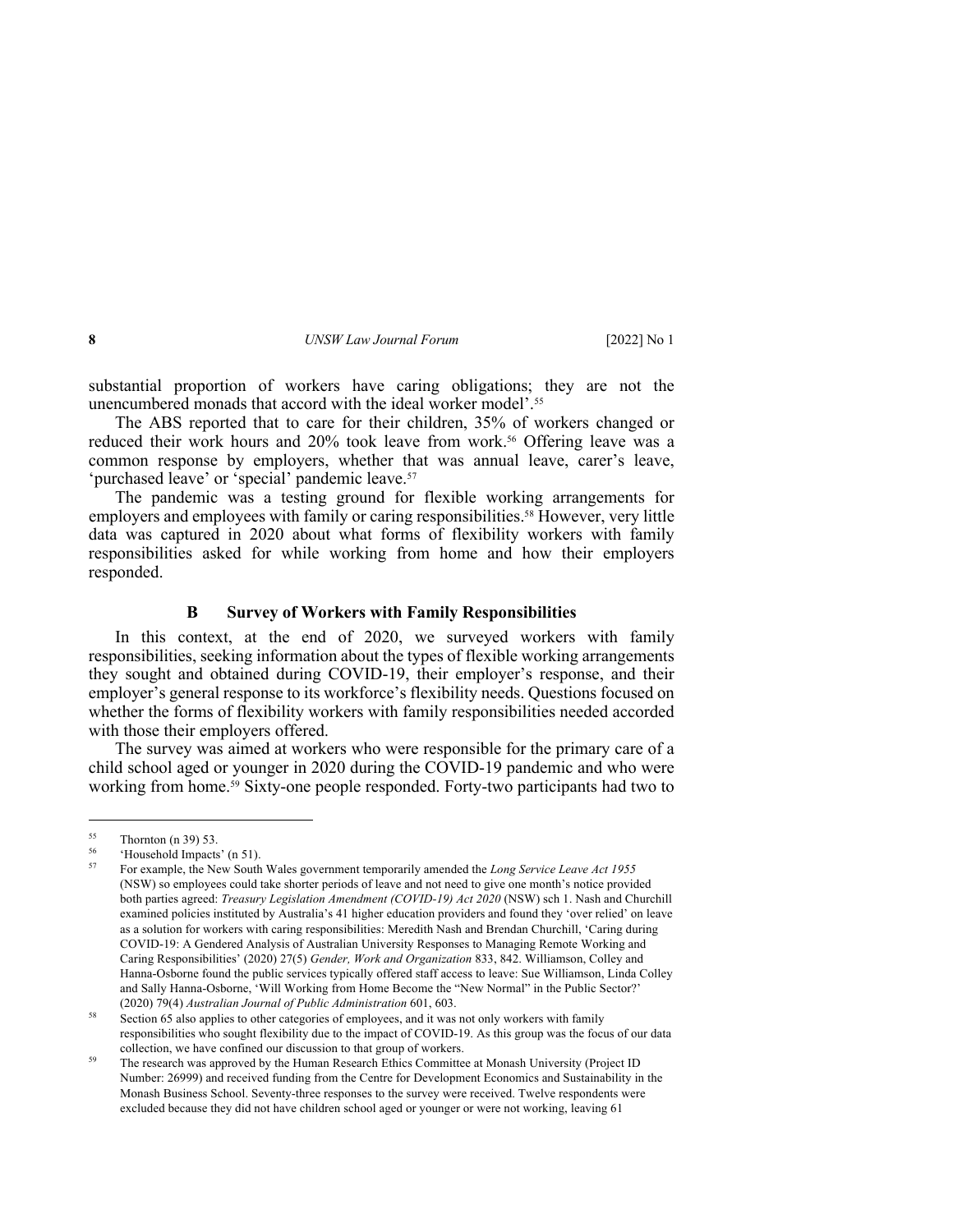four children. Having one child (31%) or two children (55%) was the most common. The children ranged from 3–17 years. Most were aged between 5 and 11. Eighty-three percent had a child who required home schooling and 73% of participants had primary responsibility for home schooling. Of the participants responsible for a child under school age, 91% said these children would attend childcare or kindergarten if not for the pandemic. Women predominantly responded to the survey. Specifically, 52 participants were female and 9 were male. Twenty participants were aged 21–40, 37 were aged 41–50 and 4 were aged 51 or older.

Most participants were engaged in ongoing employment. Thirty participants worked full-time, 29 worked part-time, 1 was casual, and 1 was a contractor. Table 1 shows that most participants were professionals.<sup>60</sup> It is not, therefore, unsurprising that they were able to work from home.61 The most common industry participants were employed in was Education and Training (40%), followed by Government, Defence and Protective Services (18%). Ninety percent of participants worked for employers with more than 20 employees.

| Manager                                   | 12 |
|-------------------------------------------|----|
| Professional                              | 41 |
| <b>Clerical and Administrative Worker</b> |    |
| <b>Technicians and Trades Worker</b>      |    |

Table 1: Participant's Profession

participants. The survey was opened initially between 17 November and 10 December 2020 and participants were sought Australia-wide via posts on LinkedIn, Twitter, Facebook and via articles we wrote that appeared in two Monash University external facing publications: see Dominique Allen and Adriana Orifici, 'What Working-From-Home Lessons can be Learned to Protect Fairness and Flexibility?', *Lens* (online, 30 November 2020) <https://lens.monash.edu/@business-economy/2020/11/30/1381807/what-working-fromhome-lessons-can-be-learned-to-protect-fairness-and-flexibility>; Dominique Allen and Adriana Orifici, 'The Battle to Retain COVID's Flexible Work Arrangements', *Impact* (online, 2 December 2020) <https://www2.monash.edu/impact/articles/covid-19/the-battle-to-retain-covids-flexible-work-arrangements/>. Sixty people completed the survey in this timeframe. We reopened the survey between 18 January and 9 March 2021 following the publication of a news article in *Broad Agenda* about the project but this yielded only one participant.<br><sup>60</sup> Fifty-seven percent worked in the public sector or for government, 29% worked in the private sector and 13%

worked for a non-for-profit organisation.

<sup>&</sup>lt;sup>61</sup> Ninety-five percent of participants worked from home during the pandemic and 85% still worked from home when completing the survey. Similarly, the Centre for Future Work found white collar workers were most able to complete work from home: Nahum (n 12) 28.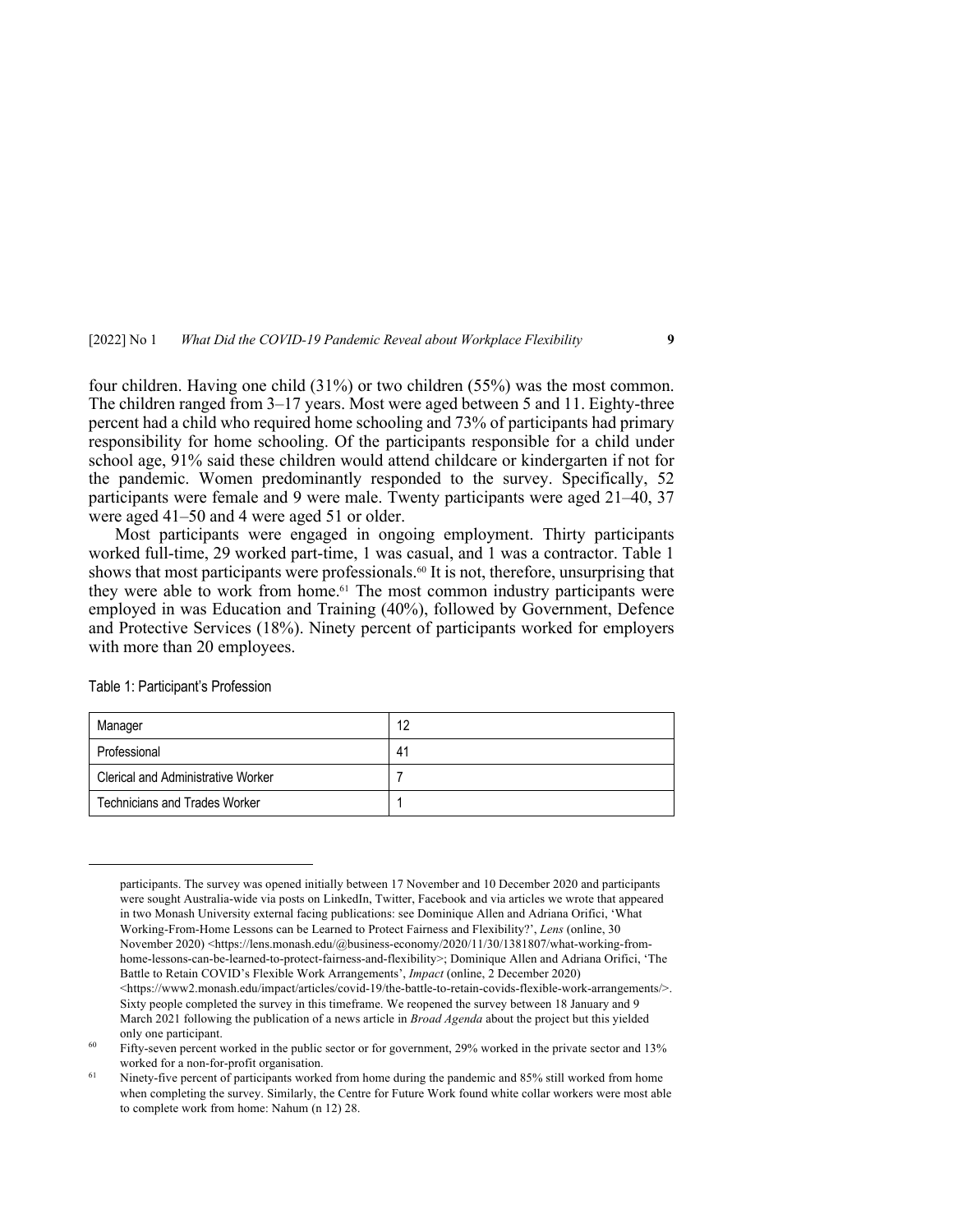While the survey was open to residents Australia-wide, 70% of participants were from Victoria which, as noted above, experienced longer lockdowns in 2020. This situation, and our location in Victoria, may account for the high response rate from Victorian workers. Given the dominance of Victorian respondents, it is not possible to draw general conclusions from the data but the unique experience of Victorian residents in having to work from home and educate children for longer makes the views of this group valuable.

#### *1 Types of Flexibility*

Of the 61 participants, 54% asked their employers for flexible working arrangements to balance caring for and/or homeschooling children and work. Of those 33 participants, 4 made formal requests, 24 did so informally (such as verbally or via email) and 5 made both formal and informal requests. Thirty requests were supported. The 3 participants whose requests were rejected were women and they all made informal requests.

Of those participants who requested flexible working arrangements and had the request approved, 87% said those changes better enabled them to balance their work and caring responsibilities. The most common type of flexibility requested was around hours of work. This is shown in Table 2, noting participants could list more than one form of flexibility. Requests to take various forms of leave were not as common, though seven participants sought to reduce their working hours temporarily to care for children.

Of the 28 participants who did not ask their employer for flexible working arrangements, the most common reasons were that they could balance work and family responsibilities without making any changes (35%) or were already able to work flexibly without needing approval (25%). Only one participant did not seek flexible working arrangements because they did not think their employer would respond favourably. Five participants did not think it was possible to change their jobs to accommodate family responsibilities. The experience of the male participants was different. Seven of the nine male respondents did not ask their employer for flexible working arrangements, and they all chose not to because they could already balance their responsibilities or had flexibility arrangements in place.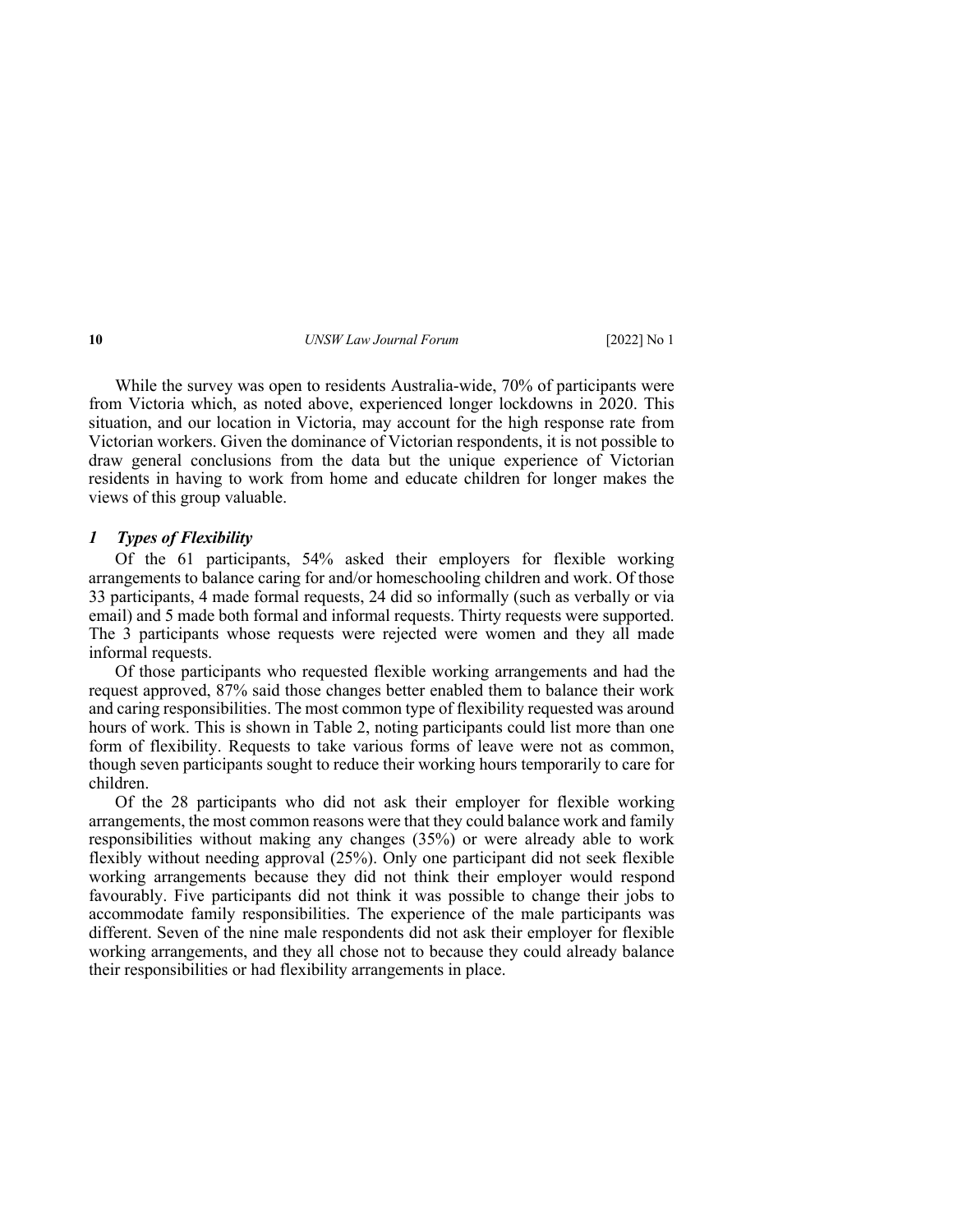| Altered Start/Finish Times     | 17 |
|--------------------------------|----|
| Special Leave                  | 2  |
| Carers Leave                   | 3  |
| Unpaid Leave                   | 2  |
| Long Lunch Break               | 2  |
| Weekend/Evening Work           | 2  |
| Utilising Flex Time            |    |
| <b>Reduced Working Hours</b>   | 7  |
| Flexible Working Hours         | 6  |
| Reduced Tasks and Expectations |    |

Table 2: Types of Flexibility Participants Requested

Nineteen participants said their employers initiated workplace-wide flexibilities to deal with the pandemic. Eighty-four percent said they accessed those arrangements and, as a result, were better able to balance work and family responsibilities. Twelve were public sector employers, four were not-for-profit and three were private sector employers. Table 3 shows the types of flexibility offered by those employers noting multiple responses could be submitted.

Table 3: Types of Flexibility Offered by Employers

| <b>Type of Flexibility</b>           | <b>Number of Employers</b> |
|--------------------------------------|----------------------------|
| Access to Annual Leave               | 12                         |
| Access to Personal Leave             | 14                         |
| Special Leave                        | 8                          |
| Unpaid Leave                         | 9                          |
| <b>Condensed Working Hours</b>       | 4                          |
| Changes to the Span of Working Hours | 11                         |
| Temporary Reduction in Hours         | 11                         |
| Other Arrangements                   | 4                          |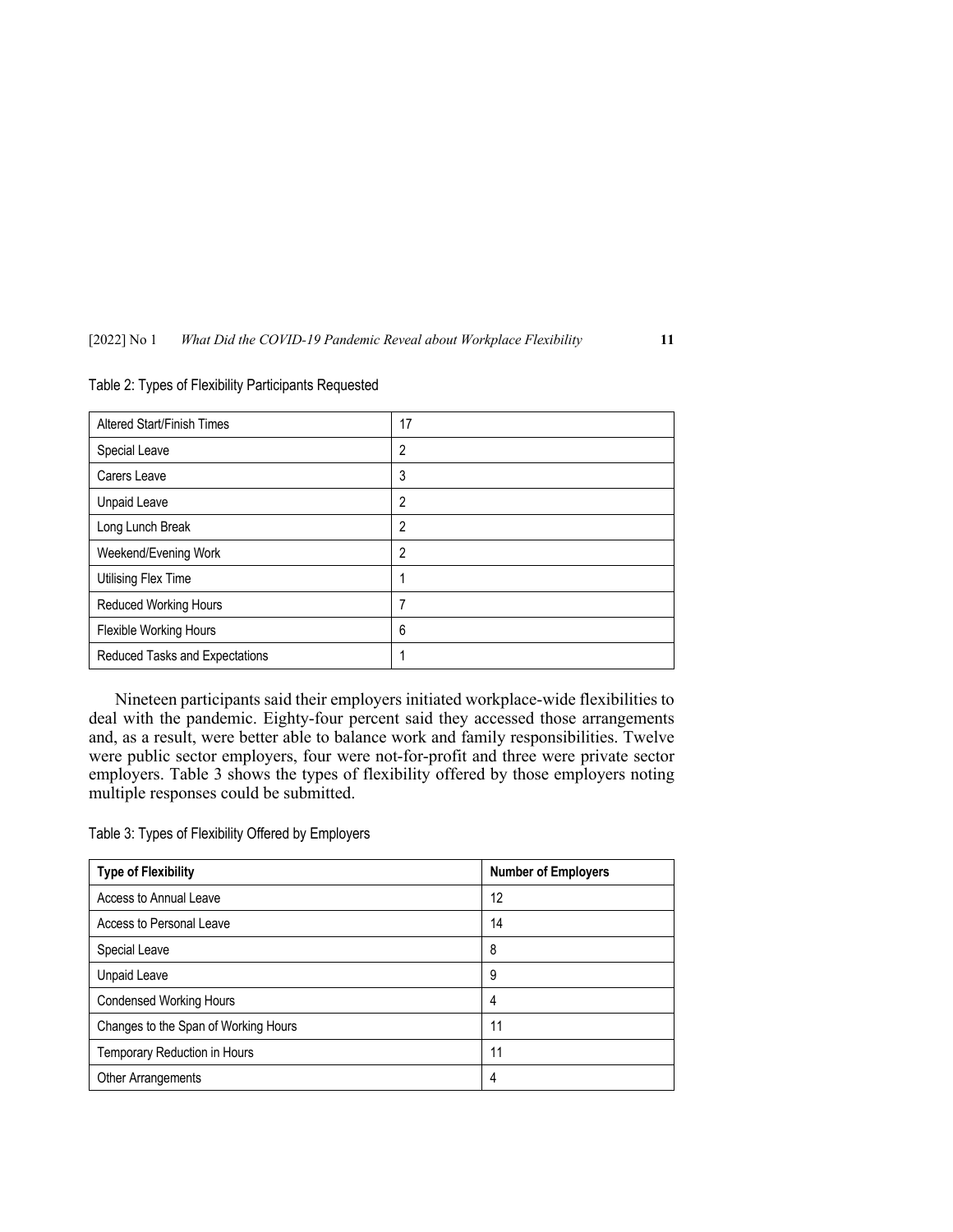Access to leave was the most common form of flexibility. One employer offered a voluntary 'reduced year', which the participant described resembling 'purchased leave'. In terms of the 'other arrangements', one participant said their employer let parents be paid as usual but work only 75% of their usual hours. Another participant said their employer reduced its expectations of staff. The final participant said their employer offered everyone access to a flexibility policy.

# **IV PRELIMINARY FINDINGS ABOUT FLEXIBILITY AND WORKERS WITH FAMILY RESPONSIBILITIES**

The data this article reports on is from a small group and it is dominated by Victorian residents who, at the time the survey was administered, had experienced extensive periods of lockdowns and school, kindergarten and childcare centre closures, which made them very suitable participants in this research. It is now a matter of history that further lockdowns were imposed in 2021 in Victoria and elsewhere. Future research could consider whether or not the experience of workers with family responsibilities during the 2021 lockdowns was similar to 2020, and if that experience varied by state or territory. Most survey participants worked for the public sector or large organisations.<sup>62</sup> It would be instructive to know more about the experience of workers with family responsibilities working in smaller organisations and how those employers responded to the pandemic.<sup>63</sup> This is particularly important because small businesses employed over 4.7 million Australians in 2020.64 In addition, managerial attitudes can significantly impact whether employers approve employee requests for flexibility.<sup>65</sup> As Cooper and Baird have shown, organisational policies and strategies, individual managers' attitudes, personal experience and levels of commitment to flexible work are critical in the process of employees requesting, and ultimately obtaining, flexible work,<sup>66</sup> and these can vary considerably.<sup>67</sup>

<sup>&</sup>lt;sup>62</sup> As noted above, large businesses were more likely than small businesses to have employees working from home.<br><sup>63</sup> The VEOHRC surveyed Victorian workers with family responsibilities and workers with disabilities during

the pandemic. The VEOHRC is gradually releasing its findings and may well have captured this data. 64 Australian Small Business and Family Enterprise Ombudsman, *Small Business Counts* (Report, December

<sup>2020) 5.&</sup>lt;br><sup>65</sup> See, eg, Public Service Association of New South Wales and Community and Public Sector Union New South

Wales, *What Women Want Report 2020* (Report, November 2020) 24 ('*What Women Want Report 2020*'); Ashlee Borgkvist et al, 'Critical Considerations of Workplace Flexibility "For All" and Gendered Outcomes: Men Being Flexible about Their Flexibility' (2021) 28(6) *Gender, Work and Organization* 2076.

 $^{66}$  Cooper and Baird (n 26) 579.

<sup>67</sup> Ibid.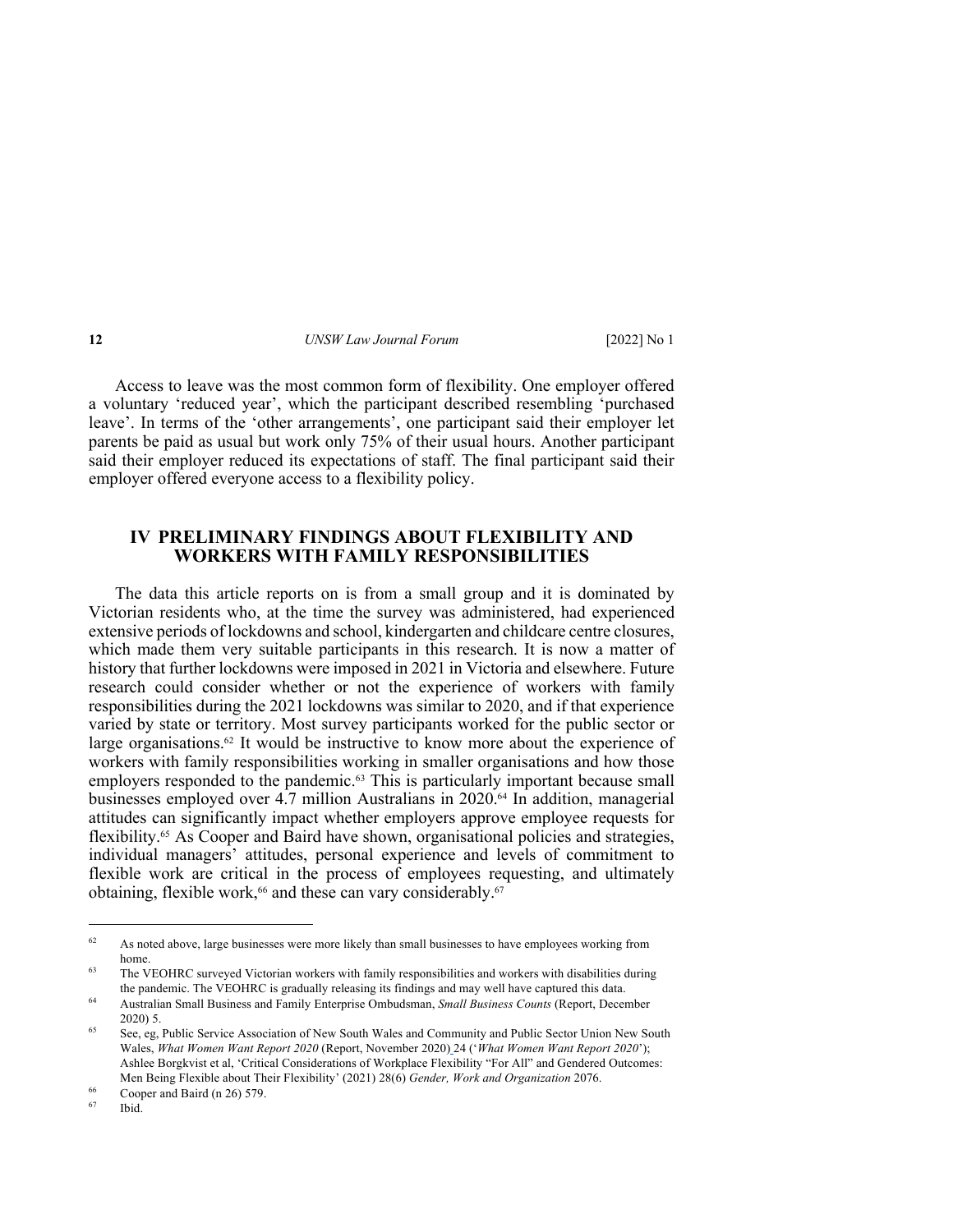That being said, it is possible to reach some early conclusions about the use of flexible working arrangements in 2020 based on the survey findings. First, almost every employer agreed to alternate arrangements when requested and most survey participants reported a favourable experience when making a request. Twelve participants used the words 'positive' or 'supportive' to describe their employer's response.68 Although we cannot assume employers will respond this way in the future (especially given these requests were made during a highly unusual time), arrangements implemented during COVID-19 might have reduced scepticism or resistance amongst employers towards flexible work. 69

Second, in terms of the type of flexibility sought by workers with family responsibilities, making requests for flexible hours was most common, whether that involved a change to span of hours, spreading part-time hours over additional days or working at night and/or on the weekend to make up hours. Overall, this suggests participants wanted autonomy to complete their work at a time that fitted in with other responsibilities. This accords with the findings from another study in New South Wales ('NSW'). When asked about the most important form of flexibility, 80.05% of female members of the Public Service Association NSW nominated flexible work hours. Access to leave when needed was also very important  $(81.62\%)$ .<sup>70</sup> The data collected in our survey suggests workers with family responsibilities did not want to reduce their leave entitlements during this time and wanted to maintain their hours of work while accessing flexibility around how and when they performed work.

Third, the type of flexibility sought by participants differed from the type of workforce-wide flexibilities commonly offered by employers. The emphasis in employer responses to the pandemic on taking accrued leave can be seen as reinforcing the 'normative' worker model, which remains prevalent in Australian labour regulation.71 The normative worker can be described as the 'unencumbered worker'

<sup>68</sup> In research commissioned by WGEA during COVID-19, respondents identified positive benefits associated with flexible working arrangements: unpublished WGEA survey data reported by Baird and Dinale (n 31) 18. The VEOHRC found 57% of Victorian workers with caring responsibilities had a positive experience of flexibility during the pandemic: 'Rebuilding Flexible Workplaces' (n 33) 5.

<sup>69</sup> Similarly, members of the Public Service Association NSW reported workplaces that were resistant to flexible working arrangements were more accommodating since COVID-19: *What Women Want Report 2020* (n 65) 25. 25. 25. 25. 89, ibid 23. WGEA has made similar findings: see unpublished survey data in Baird and Dinale (n 31)

<sup>27–8.</sup>

<sup>71</sup> See also Jill Murray, 'Introduction' (2005) 23(1) *Law in Context* 1, 1–7; Anna Chapman, 'Work/Family, Australian Labour Law, and the Normative Worker', in Joanne Conaghan and Kerry Rittich (eds), *Labour Law, Work, and Family: Critical and Comparative Perspectives* (Oxford University Press, 2005) 79; Rosemary Owens, 'Taking Leave: Work and Family in Australian Law and Policy', in Joanne Conaghan and Kerry Rittich (eds), *Labour Law, Work, and Family: Critical and Comparative Perspectives* (Oxford University Press, 2005) 237; Smith (n 23).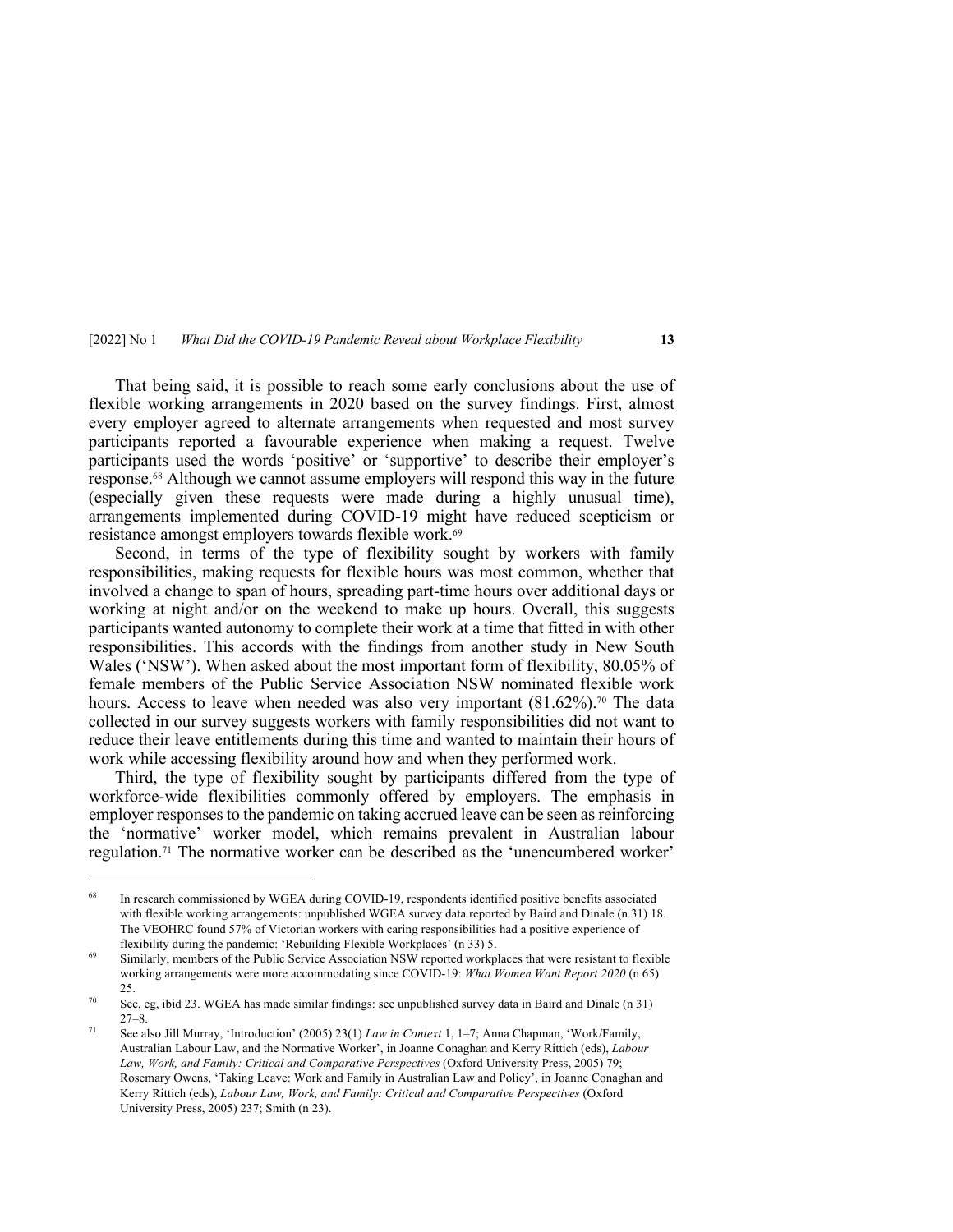who devotes long hours over the full working week without periods of interruption and uses non-working time for rest or relaxation. <sup>72</sup> Offering employees 'exceptional' access to accrued annual and personal leave to gain flexibility during the pandemic meant employers required affected employees to draw down on accrued leave that is intended for rest and relaxation, medical emergencies or convalescence. The structural framework around leave and flexibility remains unaltered when the 'exceptional' access is no longer required. On the other hand, preference of participants towards flexibility via changes to hours and patterns of work arguably challenges the dominant paradigm including by requiring employers to rethink the 'standard working hours' that can be undertaken by the 'model worker'.

Finally, as noted above, the pandemic has produced significant challenges for businesses and workers, as well as showing the potential for employers to adapt and accommodate flexible working arrangements under pressure. However, the survey results highlight that some workers did not discuss increased flexibility needs with their employers even during this time when increased work/family conflict was highly visible. As noted, 28 participants with caring responsibilities did not discuss their flexibility requirements with their employers but instead balanced their responsibilities without making changes to work arrangements or worked flexibly without approval. It is likely these participants continued to present as 'model workers' and may have worked 'double shifts' to do so, particularly where they worked 'atypically' without approval. <sup>73</sup> This invites deeper reflection on the impact of law on workers who require flexibility. Among other things, the policy underpinning section 65 of the *FW Act* reinforces the dichotomy between 'typical' and 'atypical' work arrangements.74 This legal right conceives of flexible work as an exceptional arrangement that eligible employees can seek out. Employers do not need to encourage flexibility at work under section 65. Instead, they are required to reactively respond to employee requests. This policy framework requires rethinking if the law is to contribute to normalising 'atypical' work.

<sup>72</sup> Murray (n 71) 1–2. There is a large body of literature on the entrenchment of the 'model worker' in the regulation of work and its effects: see, eg, Owens, 'Women, "Atypical" Work Relationships and the Law' (n 10); Joan Williams, *Unbending Gender: Why Work and Family Conflict and What to Do About It*, (Oxford University Press, 1999) 1–6; Sara Charlesworth, 'Managing Work and Family in the "Shadow" of Anti-

Discrimination Law' (2005) 23(1) *Law in Context* 88, 92–6.<br>
On simultaneous work see, eg, Lyn Craig, 'Is There Really a Second Shift, and If So, Who Does It? A Time-Diary Investigation' (2007) 86 *Feminist Review* 149, 163–5. On the reasons for not formally requesting flexibility see, eg, Natalie Skinner, Abby Cathcart and Barbara Pocock, 'To Ask or Not to Ask? Investigating Workers' Flexibility Requests and the Phenomenon of Discontented Non-Requesters' (2016) 26(2) *Labour and Industry* 103, 109.

<sup>74</sup> On 'atypical' work and labour law's response see also Owens, 'Women, "Atypical" Work Relationships and the Law' (n 10).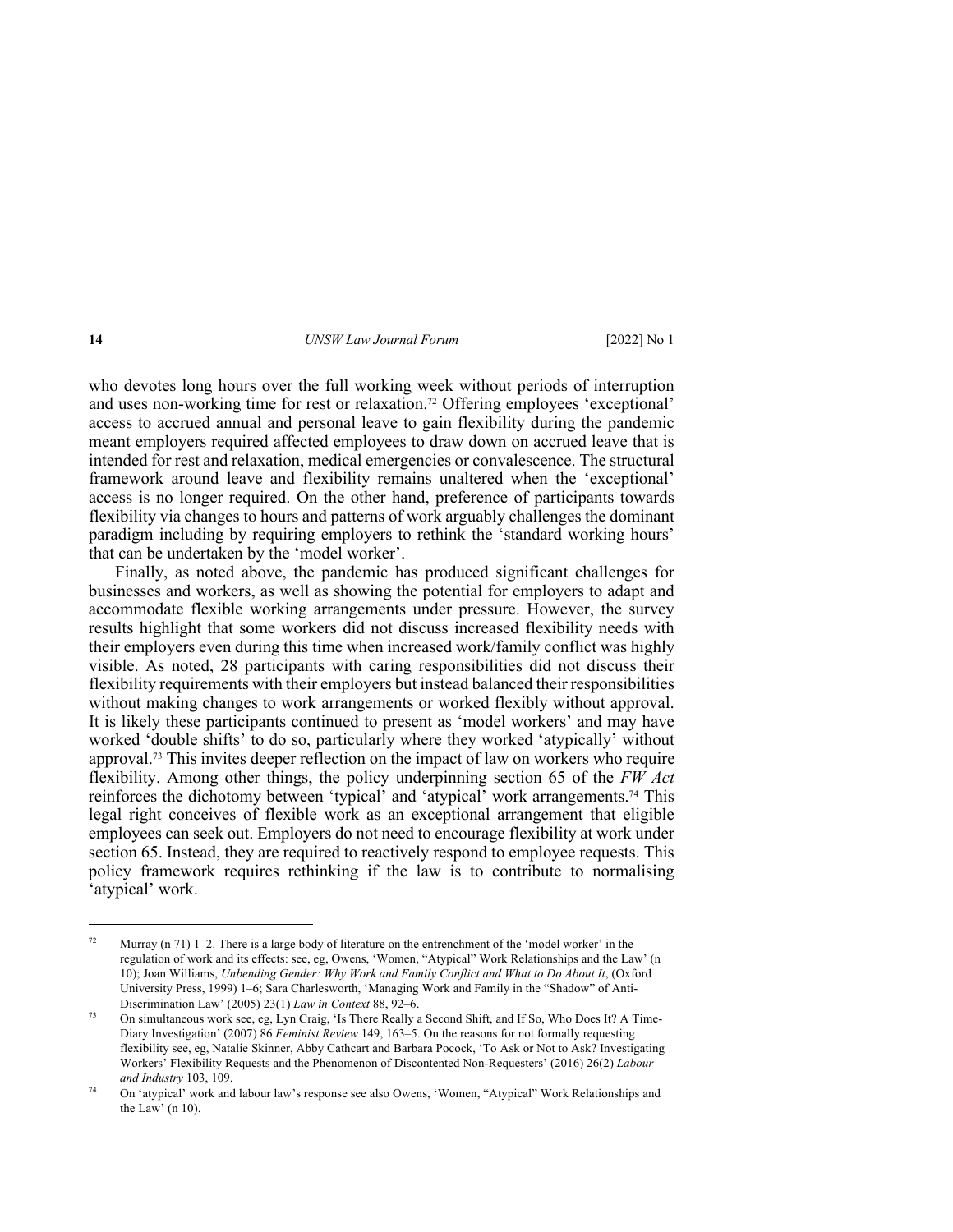## **V CONCLUSION**

Workers with family responsibilities will continue to request flexible working arrangements long after the immediate threat of the COVID-19 pandemic has receded. It is hoped this experience will encourage them to do so. In a survey conducted by the VEOHRC, 40% of workers said the pandemic had made them more confident to ask for flexible working arrangements. <sup>75</sup> Part of this dialogue needs to be around the form of flexibility that suits both the employer and worker. Much has been said about the desire for many workers to continue working from home to some degree after the pandemic ends, <sup>76</sup> and this has led to various employer responses. <sup>77</sup> Yet it should not be assumed that working from home means someone is working flexibly – their arrangements may still be rigid and not accommodating of other responsibilities. Nor is it necessarily desirable to have workers with family responsibilities (predominantly women) absent from the office. The Male Champions of Change group noted that, if women choose this, offices will become places frequented by men and where people with caring responsibilities are not visible. They recommend rotating 'employees between in-office/onsite and remote working to avoid central workplaces becoming centres of power dominated by men and/or people without caring responsibilities'. 78

Working conditions during the pandemic have raised awareness of flexible working arrangements and how rapid technological and organisational changes can enable them to be broadly and practically implemented across sectors and industries. Yet these changes have arisen in unique circumstances. It is not certain employers and

<sup>&</sup>lt;sup>75</sup> 'Supporting Gender Equality' (n 34) 8.

<sup>76</sup> The VEOHRC found 85% of Victorian workers with a disability or family/caring responsibilities wanted flexible working arrangements in the future: ibid. In September 2020, the ABS reported 29% of businesses expected employees to work from home once restrictions eased. This was most common for employers in information, media and telecommunications, professional, scientific and technical services and financial and insurance services: 'Business Indicators' (n 41). The Centre for Future Work found a third of workers it surveyed wanted to continue to work from home after the pandemic: Nahum (n 12) 30. The ACTU reported 81% of the workers it surveyed wanted to continue working from home to some degree: *Working from Home Survey Report* (n 45) 11. Cf Williamson, Colley and Hanna-Osborne who hypothesise that the public sector's reluctance towards working from home in the past and early plans to return workers to the office means it is unlikely to embrace it in the future: Williamson, Colley and Hanna-Osborne (n 57) 604. Thornton found workers were ambivalent on this issue: Thornton (n 39) 59. For data on employee future preferences, see also Baird and Dinale (n 31) 24–5.

<sup>77</sup> See Victorian Public Sector Commission, 'Flexible Work Policy and Resources' (Policy, 21 April 2021); 'Telstra Moves to "Location-Agnostic" Working', *Workplace Express* (online, 31 May 2021)

<sup>&</sup>lt;https://www.workplaceexpress.com.au/nl06\_news\_selected.php?act=2&selkey=60125>. 78 Male Champions of Change, 'Accelerating Change on Flexible Ways of Working' (Discussion Paper, 2020) 3.